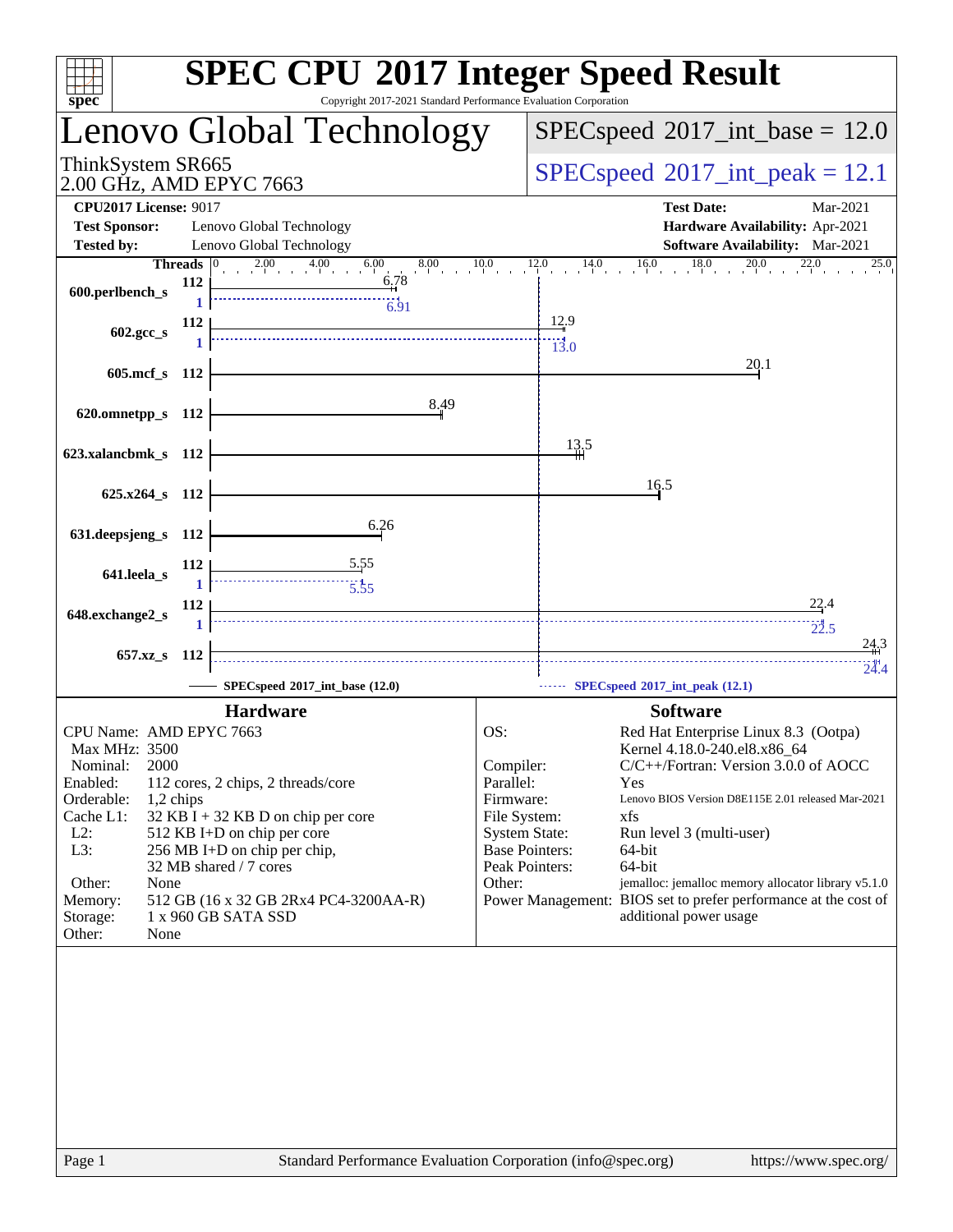

Copyright 2017-2021 Standard Performance Evaluation Corporation

# Lenovo Global Technology

2.00 GHz, AMD EPYC 7663

ThinkSystem SR665<br>2.00 GHz, AMD EPVC 7663  $SPECspeed*2017\_int\_base = 12.0$  $SPECspeed*2017\_int\_base = 12.0$ 

**[Test Sponsor:](http://www.spec.org/auto/cpu2017/Docs/result-fields.html#TestSponsor)** Lenovo Global Technology **[Hardware Availability:](http://www.spec.org/auto/cpu2017/Docs/result-fields.html#HardwareAvailability)** Apr-2021 **[Tested by:](http://www.spec.org/auto/cpu2017/Docs/result-fields.html#Testedby)** Lenovo Global Technology **[Software Availability:](http://www.spec.org/auto/cpu2017/Docs/result-fields.html#SoftwareAvailability)** Mar-2021

**[CPU2017 License:](http://www.spec.org/auto/cpu2017/Docs/result-fields.html#CPU2017License)** 9017 **[Test Date:](http://www.spec.org/auto/cpu2017/Docs/result-fields.html#TestDate)** Mar-2021

### **[Results Table](http://www.spec.org/auto/cpu2017/Docs/result-fields.html#ResultsTable)**

|                                     | <b>Base</b>    |                |       |                | <b>Peak</b> |                |       |                |                |              |                |              |                |              |
|-------------------------------------|----------------|----------------|-------|----------------|-------------|----------------|-------|----------------|----------------|--------------|----------------|--------------|----------------|--------------|
| <b>Benchmark</b>                    | <b>Threads</b> | <b>Seconds</b> | Ratio | <b>Seconds</b> | Ratio       | <b>Seconds</b> | Ratio | <b>Threads</b> | <b>Seconds</b> | <b>Ratio</b> | <b>Seconds</b> | <b>Ratio</b> | <b>Seconds</b> | <b>Ratio</b> |
| 600.perlbench_s                     | 112            | 267            | 6.64  | 261            | 6.81        | 262            | 6.78  |                | 257            | 6.91         | 257            | 6.91         | 257            | 6.90         |
| 602.gcc_s                           | 112            | 307            | 13.0  | 308            | 12.9        | 308            | 12.9  |                | 307            | 13.0         | 308            | 12.9         | 307            | 13.0         |
| $605$ .mcf s                        | 112            | 235            | 20.1  | 235            | 20.1        | 235            | 20.1  | 112            | 235            | 20.1         | 235            | 20.1         | 235            | 20.1         |
| 620.omnetpp_s                       | 112            | 192            | 8.49  | 192            | 8.49        | 193            | 8.44  | 112            | 192            | 8.49         | 192            | 8.49         | 193            | 8.44         |
| 623.xalancbmk s                     | 112            | 106            | 13.4  | 105            | 13.5        | 104            | 13.7  | 112            | 106            | 13.4         | 105            | 13.5         | 104            | 13.7         |
| 625.x264 s                          | 112            | 107            | 16.5  | 107            | 16.5        | 108            | 16.4  | 112            | 107            | 16.5         | 107            | 16.5         | 108            | 16.4         |
| 631.deepsjeng_s                     | 112            | 229            | 6.26  | 228            | 6.28        | 229            | 6.26  | 112            | 229            | 6.26         | 228            | 6.28         | 229            | 6.26         |
| 641.leela s                         | 112            | 307            | 5.55  | 307            | 5.55        | 308            | 5.54  |                | 307            | 5.56         | 307            | 5.55         | 307            | 5.55         |
| 648.exchange2 s                     | 112            | 131            | 22.4  | <b>131</b>     | 22.4        | 131            | 22.4  |                | 131            | 22.5         | 131            | 22.4         | 131            | 22.5         |
| $657.xz$ s                          | 112            | 255            | 24.3  | 254            | 24.3        | 252            | 24.5  | 112            | 254            | 24.3         | 252            | 24.5         | 254            | 24.4         |
| $SPECspeed*2017$ int base =<br>12.0 |                |                |       |                |             |                |       |                |                |              |                |              |                |              |

**[SPECspeed](http://www.spec.org/auto/cpu2017/Docs/result-fields.html#SPECspeed2017intpeak)[2017\\_int\\_peak =](http://www.spec.org/auto/cpu2017/Docs/result-fields.html#SPECspeed2017intpeak) 12.1**

Results appear in the [order in which they were run.](http://www.spec.org/auto/cpu2017/Docs/result-fields.html#RunOrder) Bold underlined text [indicates a median measurement](http://www.spec.org/auto/cpu2017/Docs/result-fields.html#Median).

### **[Compiler Notes](http://www.spec.org/auto/cpu2017/Docs/result-fields.html#CompilerNotes)**

The AMD64 AOCC Compiler Suite is available at <http://developer.amd.com/amd-aocc/>

#### **[Submit Notes](http://www.spec.org/auto/cpu2017/Docs/result-fields.html#SubmitNotes)**

The config file option 'submit' was used. 'numactl' was used to bind copies to the cores. See the configuration file for details.

### **[Operating System Notes](http://www.spec.org/auto/cpu2017/Docs/result-fields.html#OperatingSystemNotes)**

| 'ulimit -s unlimited' was used to set environment stack size                        |
|-------------------------------------------------------------------------------------|
| 'ulimit -1 2097152' was used to set environment locked pages in memory limit        |
| runcpu command invoked through numactl i.e.:                                        |
| numactl --interleave=all runcpu <etc></etc>                                         |
| 'echo 8 > /proc/sys/vm/dirty_ratio' run as root to limit dirty cache to 8% of       |
| memory.                                                                             |
| 'echo 1 > /proc/sys/vm/swappiness' run as root to limit swap usage to minimum       |
| necessary.                                                                          |
| 'echo 1 > /proc/sys/vm/zone_reclaim_mode' run as root to free node-local memory     |
| and avoid remote memory usage.                                                      |
| 'sync; echo $3$ > /proc/sys/vm/drop caches' run as root to reset filesystem caches. |
| 'sysctl -w kernel.randomize_va_space=0' run as root to disable address space layout |
| randomization (ASLR) to reduce run-to-run variability.                              |
| To enable Transparent Hugepages (THP) for all allocations,                          |
| 'echo always > /sys/kernel/mm/transparent hugepage/enabled' and                     |
|                                                                                     |
|                                                                                     |

**(Continued on next page)**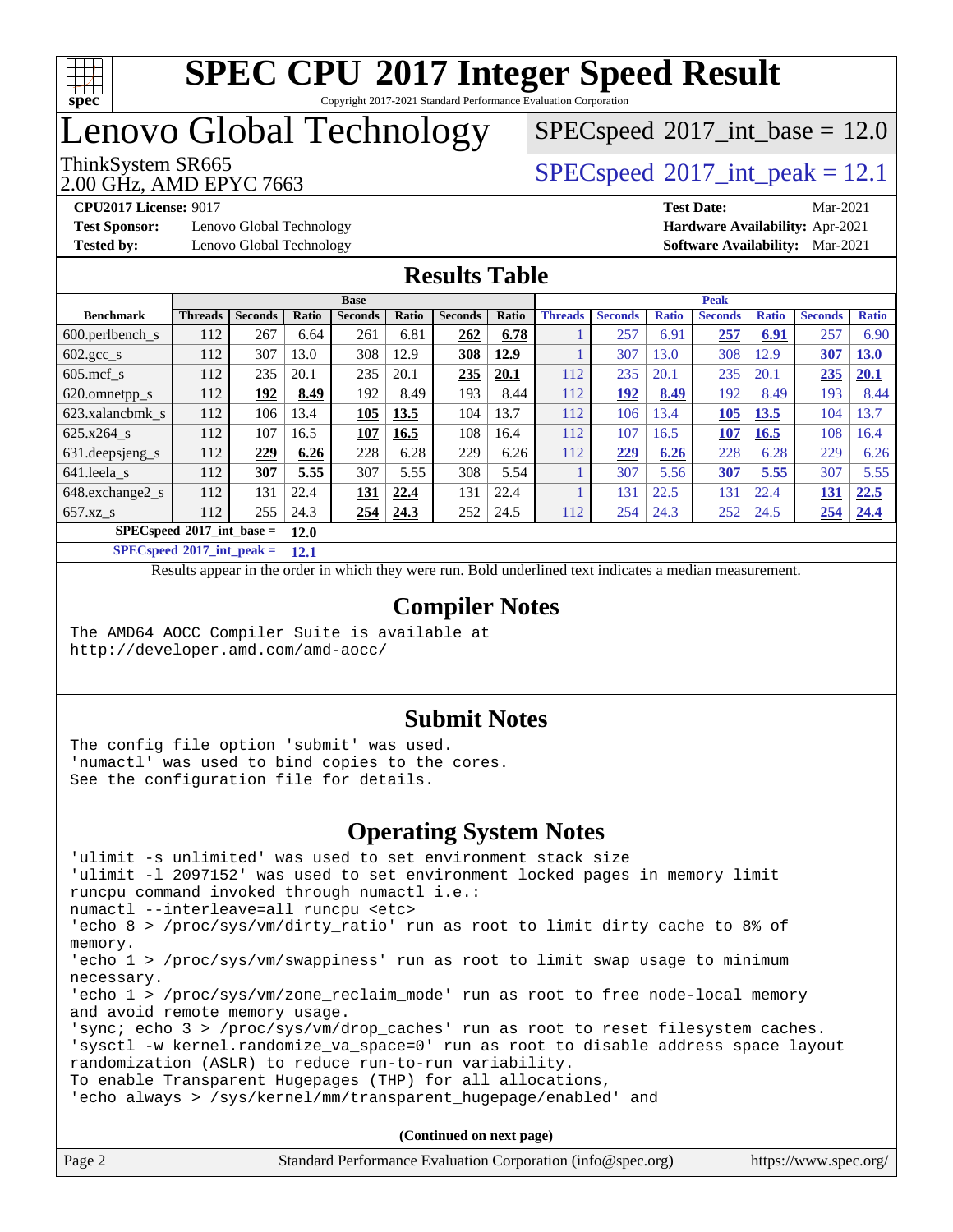

Copyright 2017-2021 Standard Performance Evaluation Corporation

Lenovo Global Technology

 $SPECspeed^{\circ}2017\_int\_base = 12.0$  $SPECspeed^{\circ}2017\_int\_base = 12.0$ 

2.00 GHz, AMD EPYC 7663

ThinkSystem SR665  $S^{200}$  [SPECspeed](http://www.spec.org/auto/cpu2017/Docs/result-fields.html#SPECspeed2017intpeak)®[2017\\_int\\_peak = 1](http://www.spec.org/auto/cpu2017/Docs/result-fields.html#SPECspeed2017intpeak)2.1

**[Test Sponsor:](http://www.spec.org/auto/cpu2017/Docs/result-fields.html#TestSponsor)** Lenovo Global Technology **[Hardware Availability:](http://www.spec.org/auto/cpu2017/Docs/result-fields.html#HardwareAvailability)** Apr-2021 **[Tested by:](http://www.spec.org/auto/cpu2017/Docs/result-fields.html#Testedby)** Lenovo Global Technology **[Software Availability:](http://www.spec.org/auto/cpu2017/Docs/result-fields.html#SoftwareAvailability)** Mar-2021

**[CPU2017 License:](http://www.spec.org/auto/cpu2017/Docs/result-fields.html#CPU2017License)** 9017 **[Test Date:](http://www.spec.org/auto/cpu2017/Docs/result-fields.html#TestDate)** Mar-2021

### **[Operating System Notes \(Continued\)](http://www.spec.org/auto/cpu2017/Docs/result-fields.html#OperatingSystemNotes)**

'echo always > /sys/kernel/mm/transparent\_hugepage/defrag' run as root.

### **[Environment Variables Notes](http://www.spec.org/auto/cpu2017/Docs/result-fields.html#EnvironmentVariablesNotes)**

Environment variables set by runcpu before the start of the run: GOMP\_CPU\_AFFINITY = "0-223" LD\_LIBRARY\_PATH = "/home/cpu2017-1.1.5-amd-aocc300-milan-B1/amd\_speed\_aocc300\_milan\_B\_lib/ 64;/home/cpu2017-1.1.5-amd-aocc300-milan-B1/amd\_speed\_aocc300\_milan\_B\_li b/32:" MALLOC\_CONF = "retain:true" OMP\_DYNAMIC = "false" OMP SCHEDULE = "static" OMP\_STACKSIZE = "128M" OMP\_THREAD\_LIMIT = "224"

Environment variables set by runcpu during the 600.perlbench\_s peak run: GOMP\_CPU\_AFFINITY = "0"

Environment variables set by runcpu during the 602.gcc\_s peak run: GOMP\_CPU\_AFFINITY = "0"

Environment variables set by runcpu during the 641.leela\_s peak run: GOMP\_CPU\_AFFINITY = "0"

Environment variables set by runcpu during the 648.exchange2\_s peak run: GOMP\_CPU\_AFFINITY = "0"

Environment variables set by runcpu during the 657.xz\_s peak run: GOMP\_CPU\_AFFINITY = "0-111"

#### **[General Notes](http://www.spec.org/auto/cpu2017/Docs/result-fields.html#GeneralNotes)**

Binaries were compiled on a system with 2x AMD EPYC 7742 CPU + 1TiB Memory using openSUSE 15.2

NA: The test sponsor attests, as of date of publication, that CVE-2017-5754 (Meltdown) is mitigated in the system as tested and documented. Yes: The test sponsor attests, as of date of publication, that CVE-2017-5753 (Spectre variant 1) is mitigated in the system as tested and documented. Yes: The test sponsor attests, as of date of publication, that CVE-2017-5715 (Spectre variant 2) is mitigated in the system as tested and documented.

jemalloc: configured and built with GCC v4.8.2 in RHEL 7.4 (No options specified) jemalloc 5.1.0 is available here: <https://github.com/jemalloc/jemalloc/releases/download/5.1.0/jemalloc-5.1.0.tar.bz2>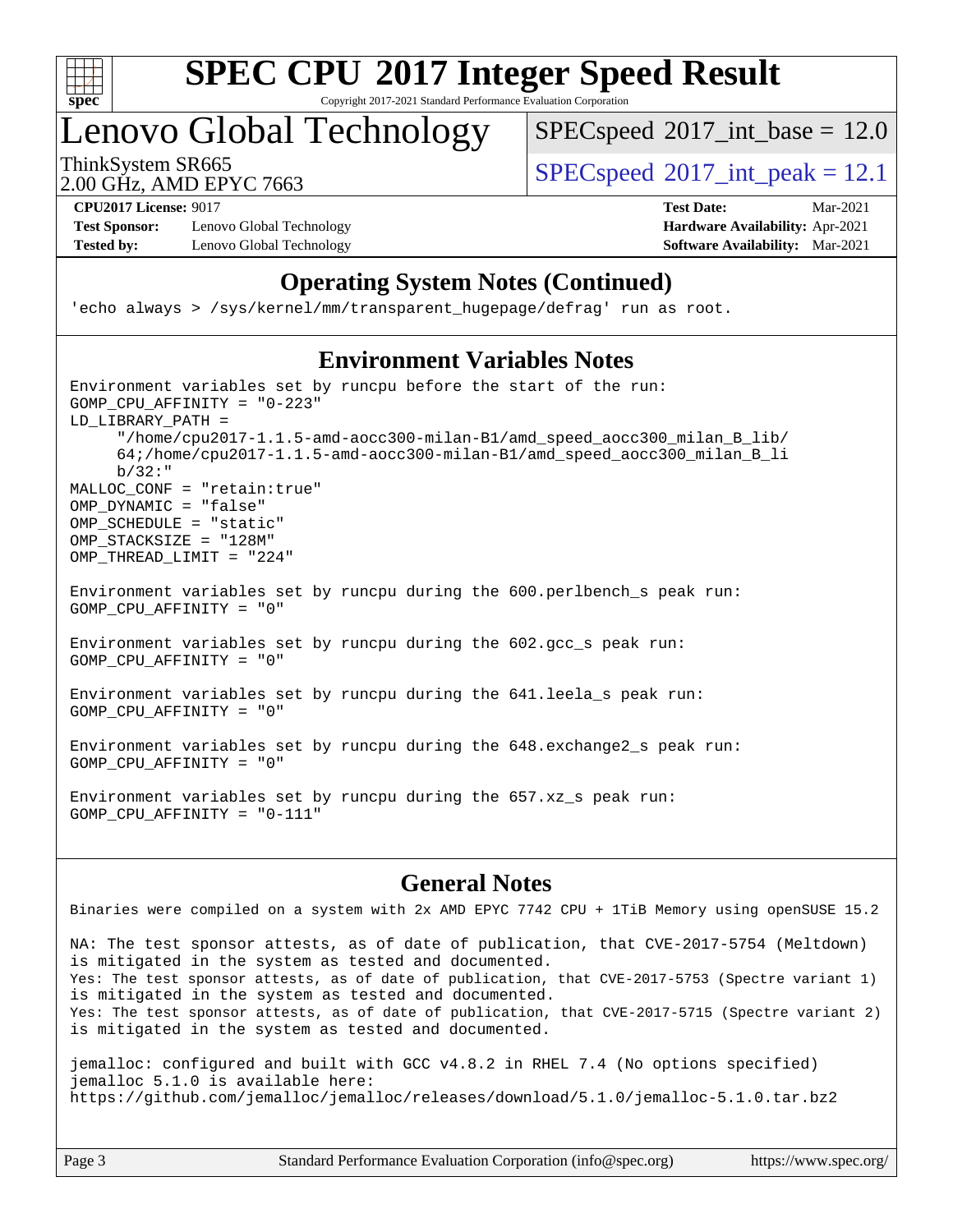

Copyright 2017-2021 Standard Performance Evaluation Corporation

### Lenovo Global Technology

 $SPECspeed^{\circ}2017\_int\_base = 12.0$  $SPECspeed^{\circ}2017\_int\_base = 12.0$ 

ThinkSystem SR665  $S^{200}$  [SPECspeed](http://www.spec.org/auto/cpu2017/Docs/result-fields.html#SPECspeed2017intpeak)®[2017\\_int\\_peak = 1](http://www.spec.org/auto/cpu2017/Docs/result-fields.html#SPECspeed2017intpeak)2.1

2.00 GHz, AMD EPYC 7663

**[CPU2017 License:](http://www.spec.org/auto/cpu2017/Docs/result-fields.html#CPU2017License)** 9017 **[Test Date:](http://www.spec.org/auto/cpu2017/Docs/result-fields.html#TestDate)** Mar-2021

#### **[Test Sponsor:](http://www.spec.org/auto/cpu2017/Docs/result-fields.html#TestSponsor)** Lenovo Global Technology **[Hardware Availability:](http://www.spec.org/auto/cpu2017/Docs/result-fields.html#HardwareAvailability)** Apr-2021 **[Tested by:](http://www.spec.org/auto/cpu2017/Docs/result-fields.html#Testedby)** Lenovo Global Technology **[Software Availability:](http://www.spec.org/auto/cpu2017/Docs/result-fields.html#SoftwareAvailability)** Mar-2021

### **[Platform Notes](http://www.spec.org/auto/cpu2017/Docs/result-fields.html#PlatformNotes)**

Page 4 Standard Performance Evaluation Corporation [\(info@spec.org\)](mailto:info@spec.org) <https://www.spec.org/> BIOS configuration: Operating Mode set to Maximum Performance and then set it to Custom Mode 4-Link xGMI Max Speed set to 16Gbps SOC P-States set to P0 NUMA nodes per socket set to NPS2 Sysinfo program /home/cpu2017-1.1.5-amd-aocc300-milan-B1/bin/sysinfo Rev: r6538 of 2020-09-24 e8664e66d2d7080afeaa89d4b38e2f1c running on localhost.localdomain Fri Jun 22 19:19:37 2018 SUT (System Under Test) info as seen by some common utilities. For more information on this section, see <https://www.spec.org/cpu2017/Docs/config.html#sysinfo> From /proc/cpuinfo model name : AMD EPYC 7663 56-Core Processor 2 "physical id"s (chips) 224 "processors" cores, siblings (Caution: counting these is hw and system dependent. The following excerpts from /proc/cpuinfo might not be reliable. Use with caution.) cpu cores : 56 siblings : 112 physical 0: cores 0 1 2 3 4 5 6 8 9 10 11 12 13 14 16 17 18 19 20 21 22 24 25 26 27 28 29 30 32 33 34 35 36 37 38 40 41 42 43 44 45 46 48 49 50 51 52 53 54 56 57 58 59 60 61 62 physical 1: cores 0 1 2 3 4 5 6 8 9 10 11 12 13 14 16 17 18 19 20 21 22 24 25 26 27 28 29 30 32 33 34 35 36 37 38 40 41 42 43 44 45 46 48 49 50 51 52 53 54 56 57 58 59 60 61 62 From lscpu: Architecture: x86\_64 CPU op-mode(s): 32-bit, 64-bit Byte Order: Little Endian  $CPU(s):$  224 On-line CPU(s) list: 0-223 Thread(s) per core: 2 Core(s) per socket: 56 Socket(s): 2 NUMA node(s): 4 Vendor ID: AuthenticAMD CPU family: 25 Model: 1 Model name: AMD EPYC 7663 56-Core Processor Stepping: 1 CPU MHz: 2255.644 CPU max MHz: 2000.0000 CPU min MHz: 1500.0000 **(Continued on next page)**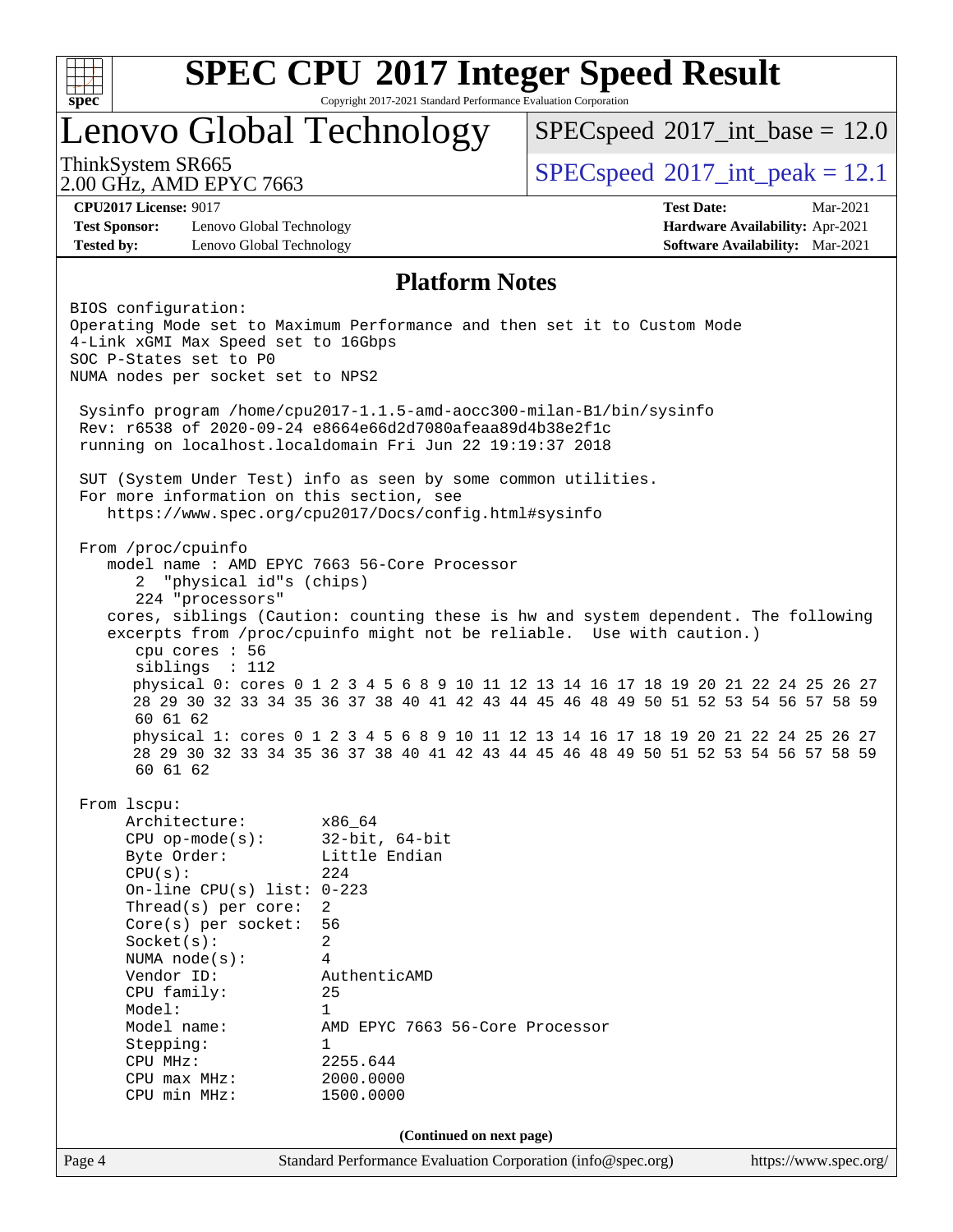

Copyright 2017-2021 Standard Performance Evaluation Corporation

Lenovo Global Technology

 $SPECspeed^{\circ}2017\_int\_base = 12.0$  $SPECspeed^{\circ}2017\_int\_base = 12.0$ 

2.00 GHz, AMD EPYC 7663

ThinkSystem SR665  $S^{200}$  [SPECspeed](http://www.spec.org/auto/cpu2017/Docs/result-fields.html#SPECspeed2017intpeak)®[2017\\_int\\_peak = 1](http://www.spec.org/auto/cpu2017/Docs/result-fields.html#SPECspeed2017intpeak)2.1

**[CPU2017 License:](http://www.spec.org/auto/cpu2017/Docs/result-fields.html#CPU2017License)** 9017 **[Test Date:](http://www.spec.org/auto/cpu2017/Docs/result-fields.html#TestDate)** Mar-2021

**[Test Sponsor:](http://www.spec.org/auto/cpu2017/Docs/result-fields.html#TestSponsor)** Lenovo Global Technology **[Hardware Availability:](http://www.spec.org/auto/cpu2017/Docs/result-fields.html#HardwareAvailability)** Apr-2021 **[Tested by:](http://www.spec.org/auto/cpu2017/Docs/result-fields.html#Testedby)** Lenovo Global Technology **[Software Availability:](http://www.spec.org/auto/cpu2017/Docs/result-fields.html#SoftwareAvailability)** Mar-2021

#### **[Platform Notes \(Continued\)](http://www.spec.org/auto/cpu2017/Docs/result-fields.html#PlatformNotes)**

| BogoMIPS:               | 3992.41                                               |
|-------------------------|-------------------------------------------------------|
| Virtualization:         | $AMD-V$                                               |
| $L1d$ cache:            | 32K                                                   |
| $L1i$ cache:            | 32K                                                   |
| $L2$ cache:             | 512K                                                  |
| $L3$ cache:             | 32768K                                                |
| NUMA $node0$ $CPU(s):$  | $0 - 27.112 - 139$                                    |
| NUMA $node1$ $CPU(s):$  | $28 - 55, 140 - 167$                                  |
| NUMA $node2$ $CPU(s):$  | $56 - 83, 168 - 195$                                  |
| NUMA $node3$ $CPU(s)$ : | 84-111, 196-223                                       |
| F1200                   | $f_{\text{D11}}$ $r_{\text{m0}}$ $d_{\Omega}$ ngo $f$ |

 Flags: fpu vme de pse tsc msr pae mce cx8 apic sep mtrr pge mca cmov pat pse36 clflush mmx fxsr sse sse2 ht syscall nx mmxext fxsr\_opt pdpe1gb rdtscp lm constant\_tsc rep\_good nopl nonstop\_tsc cpuid extd\_apicid aperfmperf pni pclmulqdq monitor ssse3 fma cx16 pcid sse4\_1 sse4\_2 movbe popcnt aes xsave avx f16c rdrand lahf\_lm cmp\_legacy svm extapic cr8\_legacy abm sse4a misalignsse 3dnowprefetch osvw ibs skinit wdt tce topoext perfctr\_core perfctr\_nb bpext perfctr\_llc mwaitx cpb cat\_l3 cdp\_l3 invpcid\_single hw\_pstate sme ssbd mba sev ibrs ibpb stibp vmmcall fsgsbase bmi1 avx2 smep bmi2 erms invpcid cqm rdt\_a rdseed adx smap clflushopt clwb sha\_ni xsaveopt xsavec xgetbv1 xsaves cqm\_llc cqm\_occup\_llc cqm\_mbm\_total cqm\_mbm\_local clzero irperf xsaveerptr wbnoinvd amd\_ppin arat npt lbrv svm\_lock nrip\_save tsc\_scale vmcb\_clean flushbyasid decodeassists pausefilter pfthreshold v\_vmsave\_vmload vgif umip pku ospke vaes vpclmulqdq rdpid overflow\_recov succor smca

 /proc/cpuinfo cache data cache size : 512 KB

 From numactl --hardware WARNING: a numactl 'node' might or might not correspond to a physical chip. available: 4 nodes (0-3) node 0 cpus: 0 1 2 3 4 5 6 7 8 9 10 11 12 13 14 15 16 17 18 19 20 21 22 23 24 25 26 27 112 113 114 115 116 117 118 119 120 121 122 123 124 125 126 127 128 129 130 131 132 133 134 135 136 137 138 139 node 0 size: 128732 MB node 0 free: 128254 MB node 1 cpus: 28 29 30 31 32 33 34 35 36 37 38 39 40 41 42 43 44 45 46 47 48 49 50 51 52 53 54 55 140 141 142 143 144 145 146 147 148 149 150 151 152 153 154 155 156 157 158 159 160 161 162 163 164 165 166 167 node 1 size: 128847 MB node 1 free: 128395 MB node 2 cpus: 56 57 58 59 60 61 62 63 64 65 66 67 68 69 70 71 72 73 74 75 76 77 78 79 80 81 82 83 168 169 170 171 172 173 174 175 176 177 178 179 180 181 182 183 184 185 186 187 188 189 190 191 192 193 194 195 node 2 size: 128721 MB node 2 free: 128311 MB node 3 cpus: 84 85 86 87 88 89 90 91 92 93 94 95 96 97 98 99 100 101 102 103 104 105 106 107 108 109 110 111 196 197 198 199 200 201 202 203 204 205 206 207 208 209 210 211 212 213 214 215 216 217 218 219 220 221 222 223

**(Continued on next page)**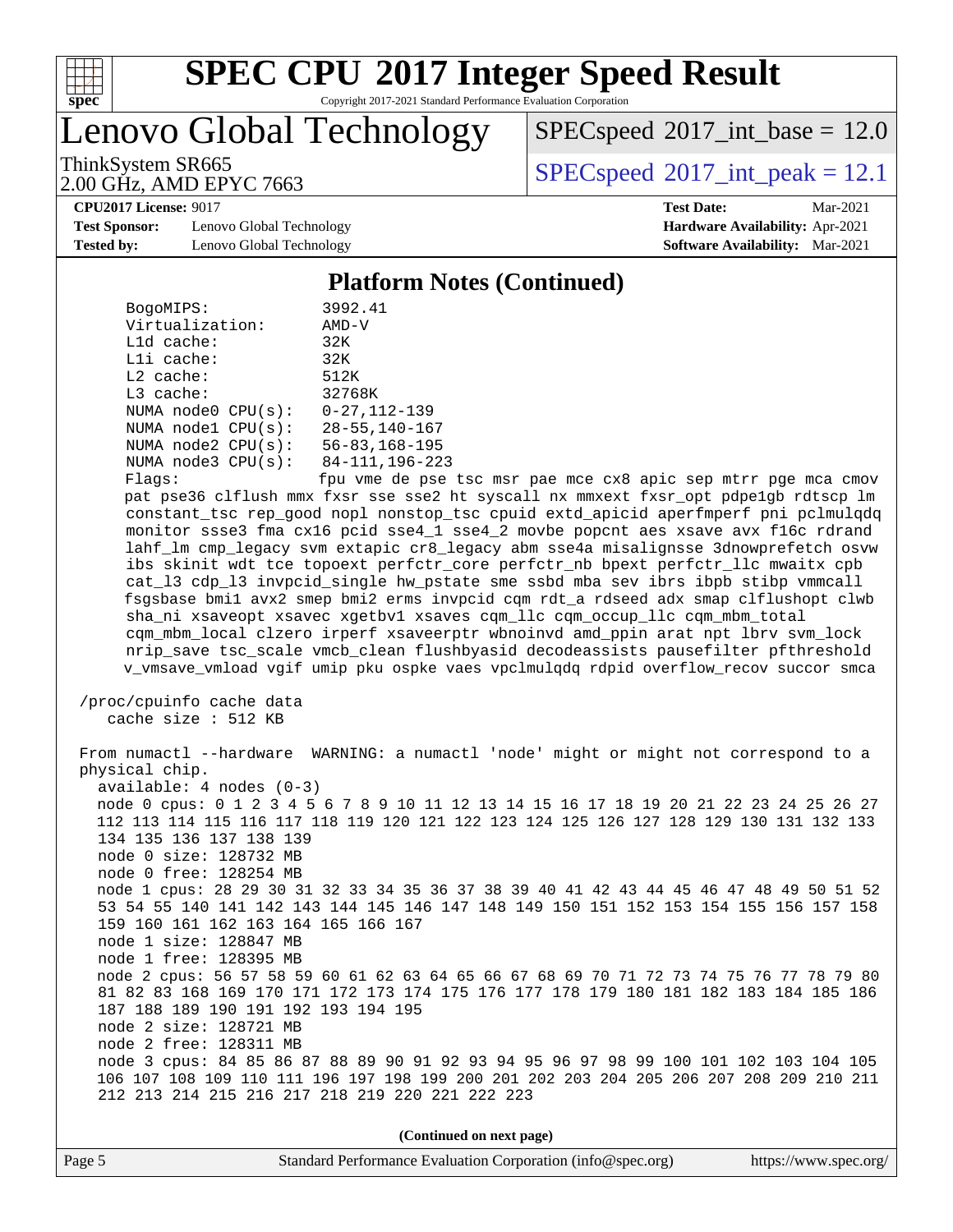

Copyright 2017-2021 Standard Performance Evaluation Corporation

Lenovo Global Technology

 $SPECspeed^{\circ}2017\_int\_base = 12.0$  $SPECspeed^{\circ}2017\_int\_base = 12.0$ 

2.00 GHz, AMD EPYC 7663

ThinkSystem SR665  $S^{200}$  [SPECspeed](http://www.spec.org/auto/cpu2017/Docs/result-fields.html#SPECspeed2017intpeak)®[2017\\_int\\_peak = 1](http://www.spec.org/auto/cpu2017/Docs/result-fields.html#SPECspeed2017intpeak)2.1

**[Test Sponsor:](http://www.spec.org/auto/cpu2017/Docs/result-fields.html#TestSponsor)** Lenovo Global Technology **[Hardware Availability:](http://www.spec.org/auto/cpu2017/Docs/result-fields.html#HardwareAvailability)** Apr-2021 **[Tested by:](http://www.spec.org/auto/cpu2017/Docs/result-fields.html#Testedby)** Lenovo Global Technology **[Software Availability:](http://www.spec.org/auto/cpu2017/Docs/result-fields.html#SoftwareAvailability)** Mar-2021

**[CPU2017 License:](http://www.spec.org/auto/cpu2017/Docs/result-fields.html#CPU2017License)** 9017 **[Test Date:](http://www.spec.org/auto/cpu2017/Docs/result-fields.html#TestDate)** Mar-2021

#### **[Platform Notes \(Continued\)](http://www.spec.org/auto/cpu2017/Docs/result-fields.html#PlatformNotes)** node 3 size: 128953 MB node 3 free: 128454 MB node distances: node 0 1 2 3 0: 10 12 32 32 1: 12 10 32 32 2: 32 32 10 12 3: 32 32 12 10 From /proc/meminfo MemTotal: 528178016 kB HugePages Total: 0 Hugepagesize: 2048 kB /sbin/tuned-adm active Current active profile: throughput-performance /sys/devices/system/cpu/cpu\*/cpufreq/scaling\_governor has performance From /etc/\*release\* /etc/\*version\* os-release: NAME="Red Hat Enterprise Linux" VERSION="8.3 (Ootpa)" ID="rhel" ID\_LIKE="fedora" VERSION\_ID="8.3" PLATFORM\_ID="platform:el8" PRETTY\_NAME="Red Hat Enterprise Linux 8.3 (Ootpa)" ANSI\_COLOR="0;31" redhat-release: Red Hat Enterprise Linux release 8.3 (Ootpa) system-release: Red Hat Enterprise Linux release 8.3 (Ootpa) system-release-cpe: cpe:/o:redhat:enterprise\_linux:8.3:ga uname -a: Linux localhost.localdomain 4.18.0-240.el8.x86\_64 #1 SMP Wed Sep 23 05:13:10 EDT 2020 x86\_64 x86\_64 x86\_64 GNU/Linux Kernel self-reported vulnerability status: CVE-2018-12207 (iTLB Multihit): Not affected CVE-2018-3620 (L1 Terminal Fault): Not affected Microarchitectural Data Sampling: Not affected CVE-2017-5754 (Meltdown): Not affected CVE-2018-3639 (Speculative Store Bypass): Mitigation: Speculative Store Bypass disabled via prctl and seccomp **(Continued on next page)**

Page 6 Standard Performance Evaluation Corporation [\(info@spec.org\)](mailto:info@spec.org) <https://www.spec.org/>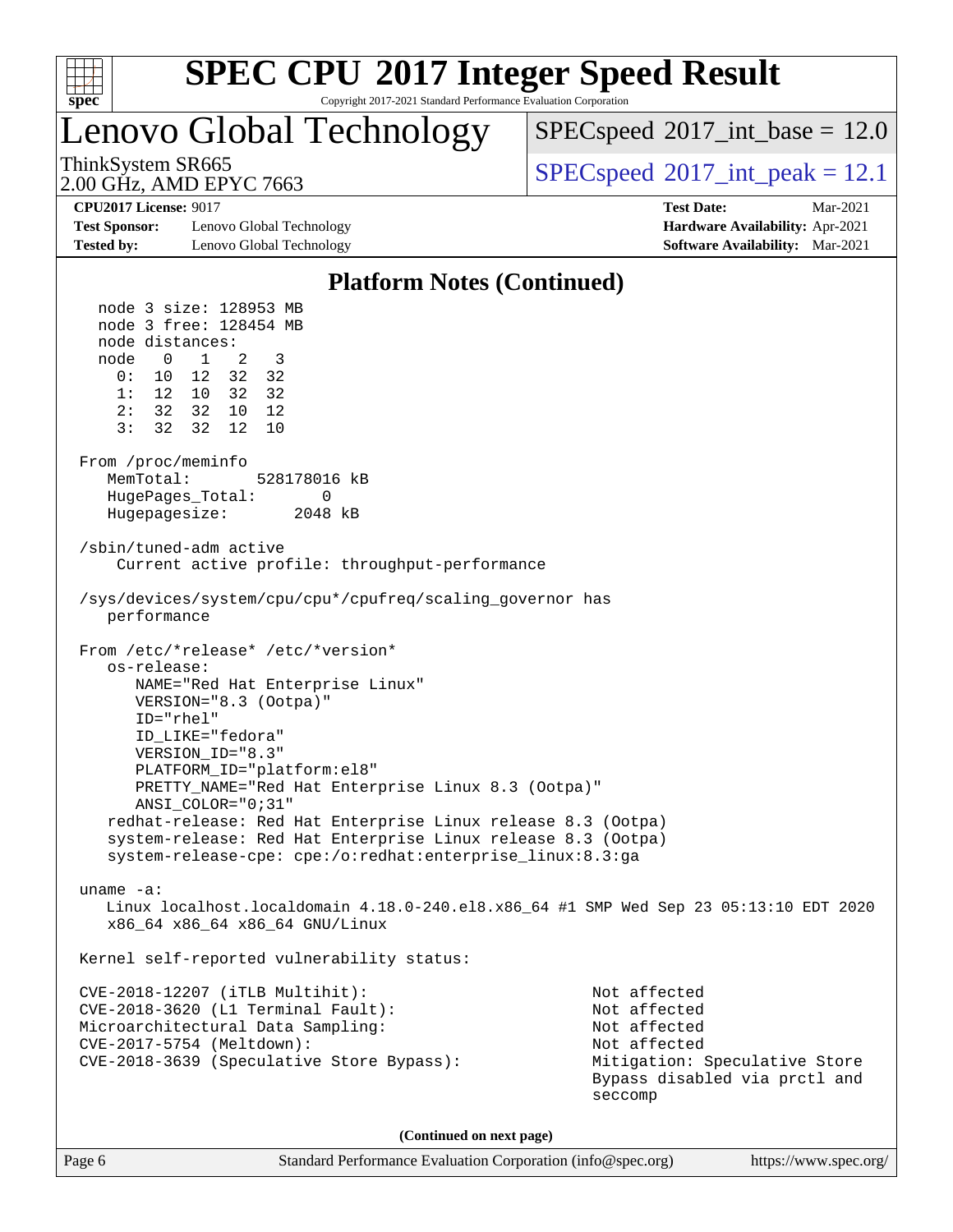

Copyright 2017-2021 Standard Performance Evaluation Corporation

# Lenovo Global Technology

 $SPEC speed$ <sup>®</sup> $2017$ \_int\_base = 12.0

2.00 GHz, AMD EPYC 7663

ThinkSystem SR665<br>  $\boxed{SPECspeed^{\circ}2017\_int\_peak = 12.1}$  $\boxed{SPECspeed^{\circ}2017\_int\_peak = 12.1}$  $\boxed{SPECspeed^{\circ}2017\_int\_peak = 12.1}$ 

**[Test Sponsor:](http://www.spec.org/auto/cpu2017/Docs/result-fields.html#TestSponsor)** Lenovo Global Technology **[Hardware Availability:](http://www.spec.org/auto/cpu2017/Docs/result-fields.html#HardwareAvailability)** Apr-2021 **[Tested by:](http://www.spec.org/auto/cpu2017/Docs/result-fields.html#Testedby)** Lenovo Global Technology **[Software Availability:](http://www.spec.org/auto/cpu2017/Docs/result-fields.html#SoftwareAvailability)** Mar-2021

**[CPU2017 License:](http://www.spec.org/auto/cpu2017/Docs/result-fields.html#CPU2017License)** 9017 **[Test Date:](http://www.spec.org/auto/cpu2017/Docs/result-fields.html#TestDate)** Mar-2021

#### **[Platform Notes \(Continued\)](http://www.spec.org/auto/cpu2017/Docs/result-fields.html#PlatformNotes)**

| Page 7                        |                                          |                                    | Standard Performance Evaluation Corporation (info@spec.org)                                                                   |                                                                                                                                                                                                                                                                     | https://www.spec.org/ |
|-------------------------------|------------------------------------------|------------------------------------|-------------------------------------------------------------------------------------------------------------------------------|---------------------------------------------------------------------------------------------------------------------------------------------------------------------------------------------------------------------------------------------------------------------|-----------------------|
|                               |                                          |                                    | (Continued on next page)                                                                                                      |                                                                                                                                                                                                                                                                     |                       |
|                               | LLVM Mirror. Version. 12.0.0)            |                                    |                                                                                                                               | AMD clang version 12.0.0 (CLANG: AOCC_3.0.0-Build#78 2020_12_10) (based on                                                                                                                                                                                          |                       |
| C                             |                                          |                                    | peak) 625.x264_s(base, peak) 657.xz_s(base, peak)                                                                             | 600.perlbench_s(base, peak) 602.gcc_s(base, peak) 605.mcf_s(base,                                                                                                                                                                                                   |                       |
|                               |                                          |                                    | <b>Compiler Version Notes</b>                                                                                                 |                                                                                                                                                                                                                                                                     |                       |
|                               |                                          |                                    |                                                                                                                               |                                                                                                                                                                                                                                                                     |                       |
|                               | (End of data from sysinfo program)       |                                    |                                                                                                                               |                                                                                                                                                                                                                                                                     |                       |
| BIOS Revision:                | Firmware Revision: 3.1                   | 2.1                                |                                                                                                                               |                                                                                                                                                                                                                                                                     |                       |
| BIOS Date:                    |                                          | 03/04/2021                         |                                                                                                                               |                                                                                                                                                                                                                                                                     |                       |
| BIOS Vendor:<br>BIOS Version: |                                          | Lenovo<br>D8E115E-2.01             |                                                                                                                               |                                                                                                                                                                                                                                                                     |                       |
| BIOS:                         |                                          |                                    |                                                                                                                               |                                                                                                                                                                                                                                                                     |                       |
| Memory:                       | 16x Unknown Unknown                      |                                    | 16x Samsung M393A4K40DB3-CWE 32 GB 2 rank 3200                                                                                | frequent changes to hardware, firmware, and the "DMTF SMBIOS" standard.                                                                                                                                                                                             |                       |
|                               |                                          |                                    |                                                                                                                               | Additional information from dmidecode follows. WARNING: Use caution when you interpret<br>this section. The 'dmidecode' program reads system data which is "intended to allow<br>hardware to be accurately determined", but the intent may not be met, as there are |                       |
| Product:<br>Serial:           | Product Family: ThinkSystem              | ThinkSystem SR665 MB<br>1234567890 |                                                                                                                               |                                                                                                                                                                                                                                                                     |                       |
| Vendor:                       | From /sys/devices/virtual/dmi/id         | Lenovo                             |                                                                                                                               |                                                                                                                                                                                                                                                                     |                       |
| Filesystem<br>/dev/sda4       | xfs                                      |                                    | SPEC is set to: /home/cpu2017-1.1.5-amd-aocc300-milan-B1<br>Type Size Used Avail Use% Mounted on<br>819G 112G 708G 14% / home |                                                                                                                                                                                                                                                                     |                       |
|                               | run-level 3 Jun 22 19:12                 |                                    |                                                                                                                               |                                                                                                                                                                                                                                                                     |                       |
|                               | CVE-2019-11135 (TSX Asynchronous Abort): |                                    |                                                                                                                               | always-on, RSB filling<br>CVE-2020-0543 (Special Register Buffer Data Sampling): Not affected<br>Not affected                                                                                                                                                       |                       |
|                               | $CVE-2017-5715$ (Spectre variant 2):     |                                    |                                                                                                                               | barriers and __user pointer<br>sanitization<br>Mitigation: Full AMD retpoline,<br>IBPB: conditional, IBRS_FW, STIBP:                                                                                                                                                |                       |
|                               | $CVE-2017-5753$ (Spectre variant 1):     |                                    |                                                                                                                               | Mitigation: usercopy/swapgs                                                                                                                                                                                                                                         |                       |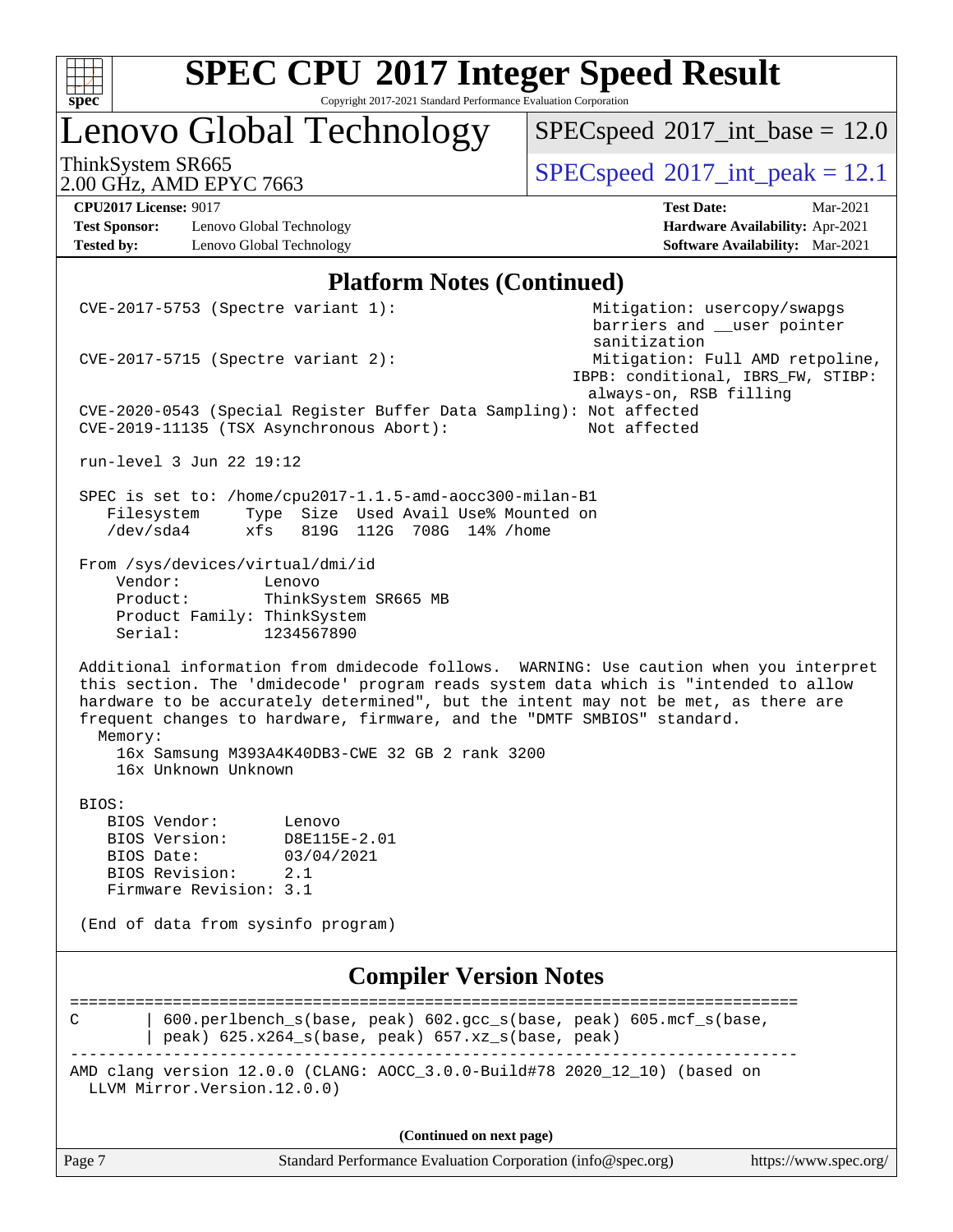

Copyright 2017-2021 Standard Performance Evaluation Corporation

Lenovo Global Technology

 $SPECspeed^{\circ}2017\_int\_base = 12.0$  $SPECspeed^{\circ}2017\_int\_base = 12.0$ 

2.00 GHz, AMD EPYC 7663

ThinkSystem SR665  $S^{200}$  [SPECspeed](http://www.spec.org/auto/cpu2017/Docs/result-fields.html#SPECspeed2017intpeak)<sup>®</sup>[2017\\_int\\_peak = 1](http://www.spec.org/auto/cpu2017/Docs/result-fields.html#SPECspeed2017intpeak)2.1

**[Test Sponsor:](http://www.spec.org/auto/cpu2017/Docs/result-fields.html#TestSponsor)** Lenovo Global Technology **[Hardware Availability:](http://www.spec.org/auto/cpu2017/Docs/result-fields.html#HardwareAvailability)** Apr-2021 **[Tested by:](http://www.spec.org/auto/cpu2017/Docs/result-fields.html#Testedby)** Lenovo Global Technology **[Software Availability:](http://www.spec.org/auto/cpu2017/Docs/result-fields.html#SoftwareAvailability)** Mar-2021

**[CPU2017 License:](http://www.spec.org/auto/cpu2017/Docs/result-fields.html#CPU2017License)** 9017 **[Test Date:](http://www.spec.org/auto/cpu2017/Docs/result-fields.html#TestDate)** Mar-2021

### **[Compiler Version Notes \(Continued\)](http://www.spec.org/auto/cpu2017/Docs/result-fields.html#CompilerVersionNotes)**

Target: x86\_64-unknown-linux-gnu Thread model: posix InstalledDir: /opt/AMD/aocc-compiler-3.0.0/bin ------------------------------------------------------------------------------ ============================================================================== C++ | 620.omnetpp\_s(base, peak) 623.xalancbmk\_s(base, peak) | 631.deepsjeng\_s(base, peak) 641.leela\_s(base, peak) ------------------------------------------------------------------------------ AMD clang version 12.0.0 (CLANG: AOCC\_3.0.0-Build#78 2020\_12\_10) (based on LLVM Mirror.Version.12.0.0) Target: x86\_64-unknown-linux-gnu Thread model: posix InstalledDir: /opt/AMD/aocc-compiler-3.0.0/bin ------------------------------------------------------------------------------ ============================================================================== Fortran | 648.exchange2\_s(base, peak) ------------------------------------------------------------------------------ AMD clang version 12.0.0 (CLANG: AOCC\_3.0.0-Build#78 2020\_12\_10) (based on LLVM Mirror.Version.12.0.0) Target: x86\_64-unknown-linux-gnu Thread model: posix InstalledDir: /opt/AMD/aocc-compiler-3.0.0/bin ------------------------------------------------------------------------------

### **[Base Compiler Invocation](http://www.spec.org/auto/cpu2017/Docs/result-fields.html#BaseCompilerInvocation)**

[C benchmarks](http://www.spec.org/auto/cpu2017/Docs/result-fields.html#Cbenchmarks): [clang](http://www.spec.org/cpu2017/results/res2021q2/cpu2017-20210413-25627.flags.html#user_CCbase_clang-c)

| $C_{++}$ benchmarks: |  |
|----------------------|--|
| $clanq++$            |  |

[Fortran benchmarks](http://www.spec.org/auto/cpu2017/Docs/result-fields.html#Fortranbenchmarks): [flang](http://www.spec.org/cpu2017/results/res2021q2/cpu2017-20210413-25627.flags.html#user_FCbase_flang)

### Page 8 Standard Performance Evaluation Corporation [\(info@spec.org\)](mailto:info@spec.org) <https://www.spec.org/> **[Base Portability Flags](http://www.spec.org/auto/cpu2017/Docs/result-fields.html#BasePortabilityFlags)** 600.perlbench\_s: [-DSPEC\\_LINUX\\_X64](http://www.spec.org/cpu2017/results/res2021q2/cpu2017-20210413-25627.flags.html#b600.perlbench_s_basePORTABILITY_DSPEC_LINUX_X64) [-DSPEC\\_LP64](http://www.spec.org/cpu2017/results/res2021q2/cpu2017-20210413-25627.flags.html#b600.perlbench_s_baseEXTRA_PORTABILITY_DSPEC_LP64) 602.gcc\_s: [-DSPEC\\_LP64](http://www.spec.org/cpu2017/results/res2021q2/cpu2017-20210413-25627.flags.html#suite_baseEXTRA_PORTABILITY602_gcc_s_DSPEC_LP64) 605.mcf\_s: [-DSPEC\\_LP64](http://www.spec.org/cpu2017/results/res2021q2/cpu2017-20210413-25627.flags.html#suite_baseEXTRA_PORTABILITY605_mcf_s_DSPEC_LP64) 620.omnetpp\_s: [-DSPEC\\_LP64](http://www.spec.org/cpu2017/results/res2021q2/cpu2017-20210413-25627.flags.html#suite_baseEXTRA_PORTABILITY620_omnetpp_s_DSPEC_LP64) **(Continued on next page)**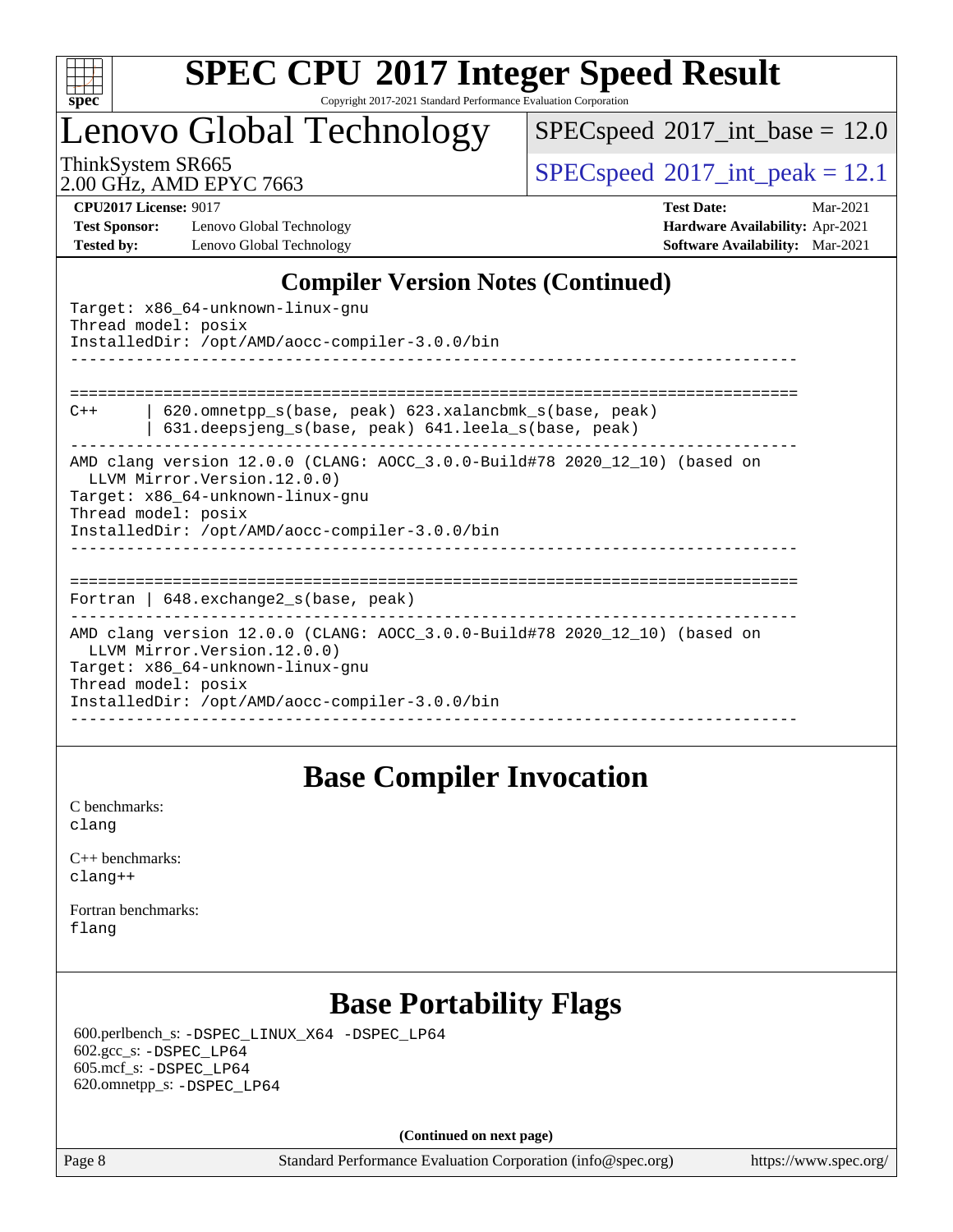

#### **[SPEC CPU](http://www.spec.org/auto/cpu2017/Docs/result-fields.html#SPECCPU2017IntegerSpeedResult)[2017 Integer Speed Result](http://www.spec.org/auto/cpu2017/Docs/result-fields.html#SPECCPU2017IntegerSpeedResult)** Copyright 2017-2021 Standard Performance Evaluation Corporation

Lenovo Global Technology

 $SPECspeed^{\circ}2017\_int\_base = 12.0$  $SPECspeed^{\circ}2017\_int\_base = 12.0$ 

2.00 GHz, AMD EPYC 7663

ThinkSystem SR665  $S^{200}$  [SPECspeed](http://www.spec.org/auto/cpu2017/Docs/result-fields.html#SPECspeed2017intpeak)®[2017\\_int\\_peak = 1](http://www.spec.org/auto/cpu2017/Docs/result-fields.html#SPECspeed2017intpeak)2.1

**[Test Sponsor:](http://www.spec.org/auto/cpu2017/Docs/result-fields.html#TestSponsor)** Lenovo Global Technology **[Hardware Availability:](http://www.spec.org/auto/cpu2017/Docs/result-fields.html#HardwareAvailability)** Apr-2021 **[Tested by:](http://www.spec.org/auto/cpu2017/Docs/result-fields.html#Testedby)** Lenovo Global Technology **[Software Availability:](http://www.spec.org/auto/cpu2017/Docs/result-fields.html#SoftwareAvailability)** Mar-2021

**[CPU2017 License:](http://www.spec.org/auto/cpu2017/Docs/result-fields.html#CPU2017License)** 9017 **[Test Date:](http://www.spec.org/auto/cpu2017/Docs/result-fields.html#TestDate)** Mar-2021

### **[Base Portability Flags \(Continued\)](http://www.spec.org/auto/cpu2017/Docs/result-fields.html#BasePortabilityFlags)**

 623.xalancbmk\_s: [-DSPEC\\_LINUX](http://www.spec.org/cpu2017/results/res2021q2/cpu2017-20210413-25627.flags.html#b623.xalancbmk_s_basePORTABILITY_DSPEC_LINUX) [-DSPEC\\_LP64](http://www.spec.org/cpu2017/results/res2021q2/cpu2017-20210413-25627.flags.html#suite_baseEXTRA_PORTABILITY623_xalancbmk_s_DSPEC_LP64) 625.x264\_s: [-DSPEC\\_LP64](http://www.spec.org/cpu2017/results/res2021q2/cpu2017-20210413-25627.flags.html#suite_baseEXTRA_PORTABILITY625_x264_s_DSPEC_LP64) 631.deepsjeng\_s: [-DSPEC\\_LP64](http://www.spec.org/cpu2017/results/res2021q2/cpu2017-20210413-25627.flags.html#suite_baseEXTRA_PORTABILITY631_deepsjeng_s_DSPEC_LP64) 641.leela\_s: [-DSPEC\\_LP64](http://www.spec.org/cpu2017/results/res2021q2/cpu2017-20210413-25627.flags.html#suite_baseEXTRA_PORTABILITY641_leela_s_DSPEC_LP64) 648.exchange2\_s: [-DSPEC\\_LP64](http://www.spec.org/cpu2017/results/res2021q2/cpu2017-20210413-25627.flags.html#suite_baseEXTRA_PORTABILITY648_exchange2_s_DSPEC_LP64) 657.xz\_s: [-DSPEC\\_LP64](http://www.spec.org/cpu2017/results/res2021q2/cpu2017-20210413-25627.flags.html#suite_baseEXTRA_PORTABILITY657_xz_s_DSPEC_LP64)

### **[Base Optimization Flags](http://www.spec.org/auto/cpu2017/Docs/result-fields.html#BaseOptimizationFlags)**

#### [C benchmarks](http://www.spec.org/auto/cpu2017/Docs/result-fields.html#Cbenchmarks):

```
-m64 -mno-adx -mno-sse4a -Wl,-allow-multiple-definition
-Wl,-mllvm -Wl,-enable-licm-vrp -Wl,-mllvm -Wl,-region-vectorize
-Wl,-mllvm -Wl,-function-specialize
-Wl,-mllvm -Wl,-align-all-nofallthru-blocks=6
-Wl,-mllvm -Wl,-reduce-array-computations=3 -O3 -march=znver3
-fveclib=AMDLIBM -ffast-math -flto -fstruct-layout=5
-mllvm -unroll-threshold=50 -mllvm -inline-threshold=1000
-fremap-arrays -mllvm -function-specialize -flv-function-specialization
-mllvm -enable-gvn-hoist -mllvm -global-vectorize-slp=true
-mllvm -enable-licm-vrp -mllvm -reduce-array-computations=3 -z muldefs
-DSPEC_OPENMP -fopenmp -fopenmp=libomp -lomp -lamdlibm -ljemalloc
-lflang -lflangrti
C++ benchmarks: 
-m64 -std=c++98 -mno-adx -mno-sse4a
-Wl,-mllvm -Wl,-do-block-reorder=aggressive
-Wl,-mllvm -Wl,-region-vectorize -Wl,-mllvm -Wl,-function-specialize
-Wl,-mllvm -Wl,-align-all-nofallthru-blocks=6
-Wl,-mllvm -Wl,-reduce-array-computations=3 -O3 -march=znver3
-fveclib=AMDLIBM -ffast-math -flto -mllvm -enable-partial-unswitch
-mllvm -unroll-threshold=100 -finline-aggressive
-flv-function-specialization -mllvm -loop-unswitch-threshold=200000
-mllvm -reroll-loops -mllvm -aggressive-loop-unswitch
-mllvm -extra-vectorizer-passes -mllvm -reduce-array-computations=3
-mllvm -global-vectorize-slp=true -mllvm -convert-pow-exp-to-int=false
-z muldefs -mllvm -do-block-reorder=aggressive
-fvirtual-function-elimination -fvisibility=hidden -DSPEC_OPENMP
-fopenmp -fopenmp=libomp -lomp -lamdlibm -ljemalloc -lflang
-lflangrti
```
[Fortran benchmarks](http://www.spec.org/auto/cpu2017/Docs/result-fields.html#Fortranbenchmarks):

[-m64](http://www.spec.org/cpu2017/results/res2021q2/cpu2017-20210413-25627.flags.html#user_FCbase_F-m64) [-mno-adx](http://www.spec.org/cpu2017/results/res2021q2/cpu2017-20210413-25627.flags.html#user_FCbase_F-mno-adx) [-mno-sse4a](http://www.spec.org/cpu2017/results/res2021q2/cpu2017-20210413-25627.flags.html#user_FCbase_F-mno-sse4a) [-Wl,-mllvm -Wl,-inline-recursion=4](http://www.spec.org/cpu2017/results/res2021q2/cpu2017-20210413-25627.flags.html#user_FCbase_F-inline-recursion) [-Wl,-mllvm -Wl,-lsr-in-nested-loop](http://www.spec.org/cpu2017/results/res2021q2/cpu2017-20210413-25627.flags.html#user_FCbase_F-lsr-in-nested-loop) [-Wl,-mllvm -Wl,-enable-iv-split](http://www.spec.org/cpu2017/results/res2021q2/cpu2017-20210413-25627.flags.html#user_FCbase_F-enable-iv-split) [-Wl,-mllvm -Wl,-region-vectorize](http://www.spec.org/cpu2017/results/res2021q2/cpu2017-20210413-25627.flags.html#user_FCbase_F-region-vectorize_fb6c6b5aa293c88efc6c7c2b52b20755e943585b1fe8658c35afef78727fff56e1a56891413c30e36b8e2a6f9a71126986319243e80eb6110b78b288f533c52b) [-Wl,-mllvm -Wl,-function-specialize](http://www.spec.org/cpu2017/results/res2021q2/cpu2017-20210413-25627.flags.html#user_FCbase_F-function-specialize_7e7e661e57922243ee67c9a1251cb8910e607325179a0ce7f2884e09a6f5d4a5ef0ae4f37e8a2a11c95fc48e931f06dc2b6016f14b511fcb441e048bef1b065a)

**(Continued on next page)**

| Page 9 | Standard Performance Evaluation Corporation (info@spec.org) | https://www.spec.org/ |
|--------|-------------------------------------------------------------|-----------------------|
|--------|-------------------------------------------------------------|-----------------------|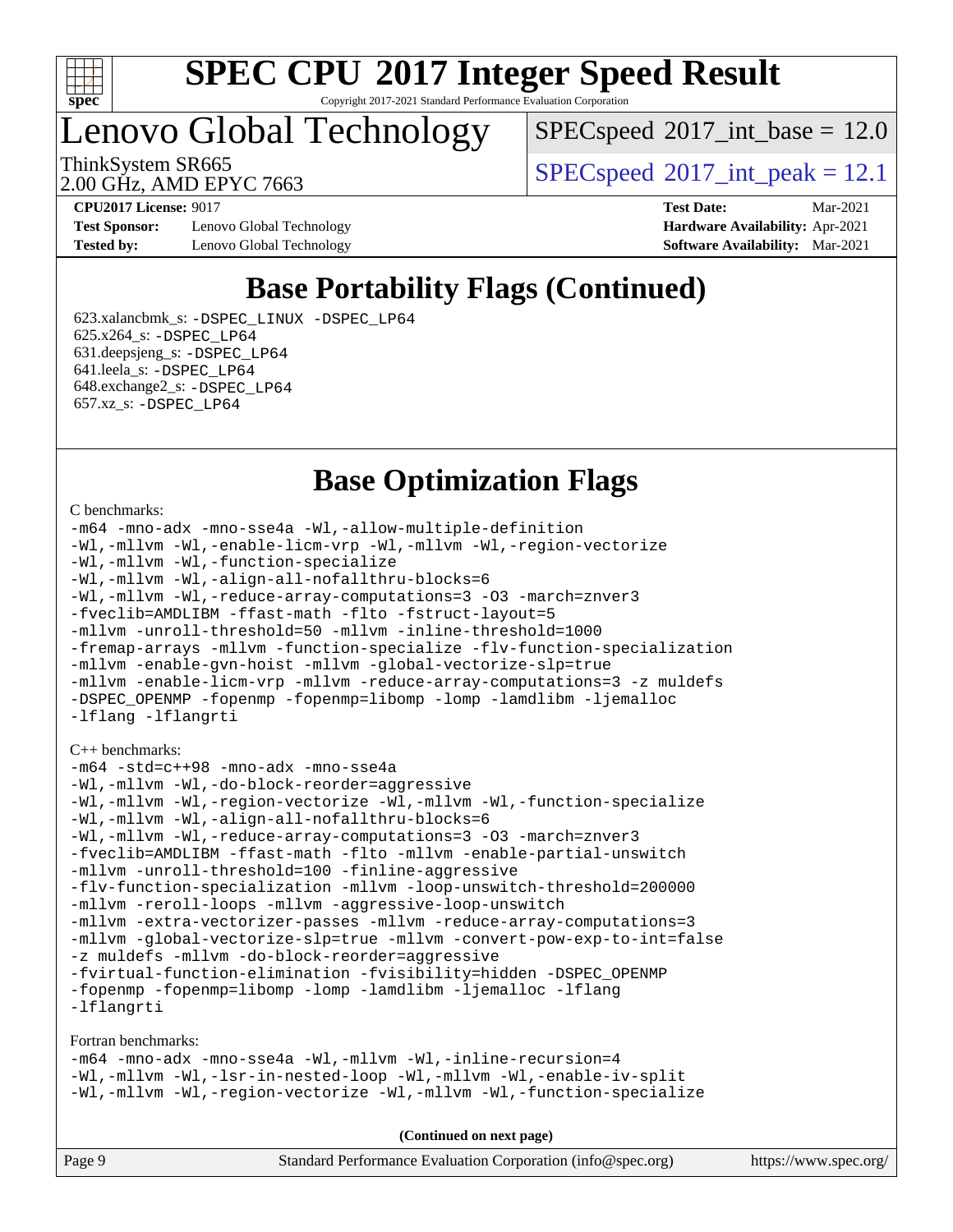

Copyright 2017-2021 Standard Performance Evaluation Corporation

Lenovo Global Technology

 $SPECspeed^{\circ}2017\_int\_base = 12.0$  $SPECspeed^{\circ}2017\_int\_base = 12.0$ 

2.00 GHz, AMD EPYC 7663

ThinkSystem SR665  $S^{200}$  [SPECspeed](http://www.spec.org/auto/cpu2017/Docs/result-fields.html#SPECspeed2017intpeak)<sup>®</sup>[2017\\_int\\_peak = 1](http://www.spec.org/auto/cpu2017/Docs/result-fields.html#SPECspeed2017intpeak)2.1

**[Test Sponsor:](http://www.spec.org/auto/cpu2017/Docs/result-fields.html#TestSponsor)** Lenovo Global Technology **[Hardware Availability:](http://www.spec.org/auto/cpu2017/Docs/result-fields.html#HardwareAvailability)** Apr-2021 **[Tested by:](http://www.spec.org/auto/cpu2017/Docs/result-fields.html#Testedby)** Lenovo Global Technology **[Software Availability:](http://www.spec.org/auto/cpu2017/Docs/result-fields.html#SoftwareAvailability)** Mar-2021

**[CPU2017 License:](http://www.spec.org/auto/cpu2017/Docs/result-fields.html#CPU2017License)** 9017 **[Test Date:](http://www.spec.org/auto/cpu2017/Docs/result-fields.html#TestDate)** Mar-2021

## **[Base Optimization Flags \(Continued\)](http://www.spec.org/auto/cpu2017/Docs/result-fields.html#BaseOptimizationFlags)**

[Fortran benchmarks](http://www.spec.org/auto/cpu2017/Docs/result-fields.html#Fortranbenchmarks) (continued):

[-Wl,-mllvm -Wl,-align-all-nofallthru-blocks=6](http://www.spec.org/cpu2017/results/res2021q2/cpu2017-20210413-25627.flags.html#user_FCbase_F-align-all-nofallthru-blocks) [-Wl,-mllvm -Wl,-reduce-array-computations=3](http://www.spec.org/cpu2017/results/res2021q2/cpu2017-20210413-25627.flags.html#user_FCbase_F-reduce-array-computations_b882aefe7a5dda4e33149f6299762b9a720dace3e498e13756f4c04e5a19edf5315c1f3993de2e61ec41e8c206231f84e05da7040e1bb5d69ba27d10a12507e4) [-O3](http://www.spec.org/cpu2017/results/res2021q2/cpu2017-20210413-25627.flags.html#user_FCbase_F-O3) [-march=znver3](http://www.spec.org/cpu2017/results/res2021q2/cpu2017-20210413-25627.flags.html#user_FCbase_aocc-march) [-fveclib=AMDLIBM](http://www.spec.org/cpu2017/results/res2021q2/cpu2017-20210413-25627.flags.html#user_FCbase_F-fveclib) [-ffast-math](http://www.spec.org/cpu2017/results/res2021q2/cpu2017-20210413-25627.flags.html#user_FCbase_aocc-ffast-math) [-flto](http://www.spec.org/cpu2017/results/res2021q2/cpu2017-20210413-25627.flags.html#user_FCbase_aocc-flto) [-z muldefs](http://www.spec.org/cpu2017/results/res2021q2/cpu2017-20210413-25627.flags.html#user_FCbase_aocc-muldefs) [-mllvm -unroll-aggressive](http://www.spec.org/cpu2017/results/res2021q2/cpu2017-20210413-25627.flags.html#user_FCbase_F-unroll-aggressive) [-mllvm -unroll-threshold=150](http://www.spec.org/cpu2017/results/res2021q2/cpu2017-20210413-25627.flags.html#user_FCbase_F-unroll-threshold_3352736ce55666ed13437f5f5fd6693920e68d4dfd26bba42492bb1c46b6d7692ff5ba7bd4d2ebdab48d140ca981a39154ff0664b4d322a66fc3d1aafa4d7ffe) [-DSPEC\\_OPENMP](http://www.spec.org/cpu2017/results/res2021q2/cpu2017-20210413-25627.flags.html#suite_FCbase_DSPEC_OPENMP) [-fopenmp](http://www.spec.org/cpu2017/results/res2021q2/cpu2017-20210413-25627.flags.html#user_FCbase_aocc-fopenmp) [-fopenmp=libomp](http://www.spec.org/cpu2017/results/res2021q2/cpu2017-20210413-25627.flags.html#user_FCbase_aocc-fopenmp_3eb6ab80166bcc84161ff8c20c8d5bc344f88119f45620444596454f7d72e99b7a0ceefc2d1b4d190bd07306bbfdfc20f11f5a2dc69c9b03c72239f8406741c3) [-lomp](http://www.spec.org/cpu2017/results/res2021q2/cpu2017-20210413-25627.flags.html#user_FCbase_F-lomp) [-lamdlibm](http://www.spec.org/cpu2017/results/res2021q2/cpu2017-20210413-25627.flags.html#user_FCbase_F-lamdlibm) [-ljemalloc](http://www.spec.org/cpu2017/results/res2021q2/cpu2017-20210413-25627.flags.html#user_FCbase_jemalloc-lib) [-lflang](http://www.spec.org/cpu2017/results/res2021q2/cpu2017-20210413-25627.flags.html#user_FCbase_F-lflang) [-lflangrti](http://www.spec.org/cpu2017/results/res2021q2/cpu2017-20210413-25627.flags.html#user_FCbase_F-lflangrti)

### **[Base Other Flags](http://www.spec.org/auto/cpu2017/Docs/result-fields.html#BaseOtherFlags)**

[C benchmarks](http://www.spec.org/auto/cpu2017/Docs/result-fields.html#Cbenchmarks):

[-Wno-unused-command-line-argument](http://www.spec.org/cpu2017/results/res2021q2/cpu2017-20210413-25627.flags.html#user_CCbase_F-Wno-unused-command-line-argument) [-Wno-return-type](http://www.spec.org/cpu2017/results/res2021q2/cpu2017-20210413-25627.flags.html#user_CCbase_F-Waocc-no-return-type)

[C++ benchmarks:](http://www.spec.org/auto/cpu2017/Docs/result-fields.html#CXXbenchmarks) [-Wno-unused-command-line-argument](http://www.spec.org/cpu2017/results/res2021q2/cpu2017-20210413-25627.flags.html#user_CXXbase_F-Wno-unused-command-line-argument) [-Wno-return-type](http://www.spec.org/cpu2017/results/res2021q2/cpu2017-20210413-25627.flags.html#user_CXXbase_F-Waocc-no-return-type)

[Fortran benchmarks](http://www.spec.org/auto/cpu2017/Docs/result-fields.html#Fortranbenchmarks): [-Wno-return-type](http://www.spec.org/cpu2017/results/res2021q2/cpu2017-20210413-25627.flags.html#user_FCbase_F-Waocc-no-return-type)

### **[Peak Compiler Invocation](http://www.spec.org/auto/cpu2017/Docs/result-fields.html#PeakCompilerInvocation)**

[C benchmarks](http://www.spec.org/auto/cpu2017/Docs/result-fields.html#Cbenchmarks): [clang](http://www.spec.org/cpu2017/results/res2021q2/cpu2017-20210413-25627.flags.html#user_CCpeak_clang-c)

[C++ benchmarks:](http://www.spec.org/auto/cpu2017/Docs/result-fields.html#CXXbenchmarks) [clang++](http://www.spec.org/cpu2017/results/res2021q2/cpu2017-20210413-25627.flags.html#user_CXXpeak_clang-cpp)

[Fortran benchmarks](http://www.spec.org/auto/cpu2017/Docs/result-fields.html#Fortranbenchmarks): [flang](http://www.spec.org/cpu2017/results/res2021q2/cpu2017-20210413-25627.flags.html#user_FCpeak_flang)

## **[Peak Portability Flags](http://www.spec.org/auto/cpu2017/Docs/result-fields.html#PeakPortabilityFlags)**

Same as Base Portability Flags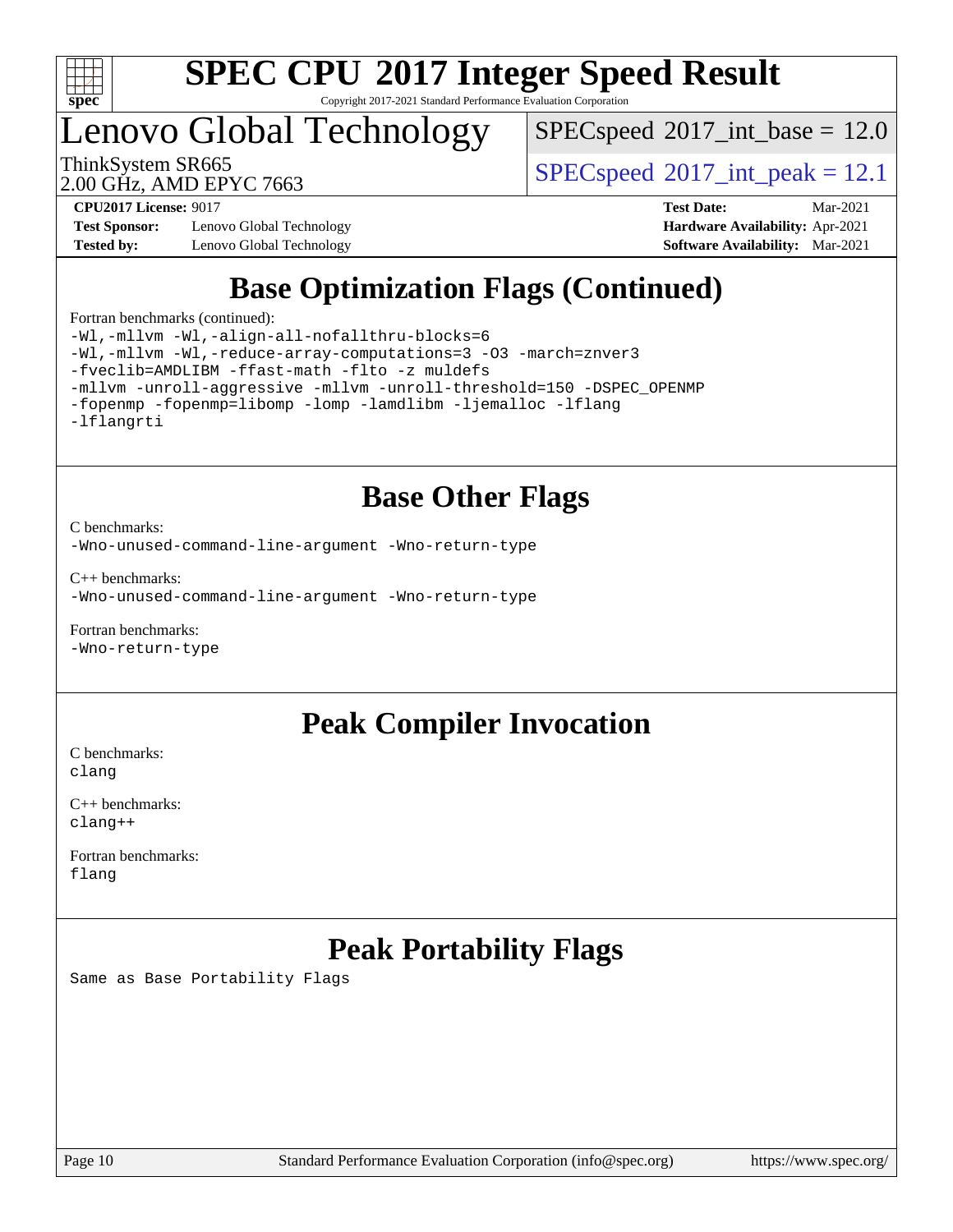

Copyright 2017-2021 Standard Performance Evaluation Corporation

Lenovo Global Technology

 $SPECspeed^{\circ}2017\_int\_base = 12.0$  $SPECspeed^{\circ}2017\_int\_base = 12.0$ 

2.00 GHz, AMD EPYC 7663

ThinkSystem SR665  $S^{200}$  [SPECspeed](http://www.spec.org/auto/cpu2017/Docs/result-fields.html#SPECspeed2017intpeak)<sup>®</sup>[2017\\_int\\_peak = 1](http://www.spec.org/auto/cpu2017/Docs/result-fields.html#SPECspeed2017intpeak)2.1

**[Test Sponsor:](http://www.spec.org/auto/cpu2017/Docs/result-fields.html#TestSponsor)** Lenovo Global Technology **[Hardware Availability:](http://www.spec.org/auto/cpu2017/Docs/result-fields.html#HardwareAvailability)** Apr-2021 **[Tested by:](http://www.spec.org/auto/cpu2017/Docs/result-fields.html#Testedby)** Lenovo Global Technology **[Software Availability:](http://www.spec.org/auto/cpu2017/Docs/result-fields.html#SoftwareAvailability)** Mar-2021

**[CPU2017 License:](http://www.spec.org/auto/cpu2017/Docs/result-fields.html#CPU2017License)** 9017 **[Test Date:](http://www.spec.org/auto/cpu2017/Docs/result-fields.html#TestDate)** Mar-2021

### **[Peak Optimization Flags](http://www.spec.org/auto/cpu2017/Docs/result-fields.html#PeakOptimizationFlags)**

[C benchmarks](http://www.spec.org/auto/cpu2017/Docs/result-fields.html#Cbenchmarks):

 600.perlbench\_s: [-m64](http://www.spec.org/cpu2017/results/res2021q2/cpu2017-20210413-25627.flags.html#user_peakCCLD600_perlbench_s_F-m64) [-mno-adx](http://www.spec.org/cpu2017/results/res2021q2/cpu2017-20210413-25627.flags.html#user_peakCC600_perlbench_s_F-mno-adx) [-mno-sse4a](http://www.spec.org/cpu2017/results/res2021q2/cpu2017-20210413-25627.flags.html#user_peakCC600_perlbench_s_F-mno-sse4a) [-Wl,-allow-multiple-definition](http://www.spec.org/cpu2017/results/res2021q2/cpu2017-20210413-25627.flags.html#user_peakLDCFLAGS600_perlbench_s_F-allow-multiple-definition_970930b9380f536892d286f43fe3aa60143711811517403e860b887d69527ebeb0ce7f1b66302f2a87b3cab7b5adae5fa57fa46168627b86a7718b21636cd604) [-Wl,-mllvm -Wl,-enable-licm-vrp](http://www.spec.org/cpu2017/results/res2021q2/cpu2017-20210413-25627.flags.html#user_peakLDCFLAGS600_perlbench_s_F-enable-licm-vrp_65c4fc69039207ec88421e1591ba3bbf2ac715c2f390cac268ece6f40ae7757bd65f971ef38c9b70aedd2bf37e4037d3d64a7fe88db6aed78b6f244274772259) [-Wl,-mllvm -Wl,-function-specialize](http://www.spec.org/cpu2017/results/res2021q2/cpu2017-20210413-25627.flags.html#user_peakEXTRA_LDFLAGS600_perlbench_s_F-function-specialize_7e7e661e57922243ee67c9a1251cb8910e607325179a0ce7f2884e09a6f5d4a5ef0ae4f37e8a2a11c95fc48e931f06dc2b6016f14b511fcb441e048bef1b065a) [-Wl,-mllvm -Wl,-align-all-nofallthru-blocks=6](http://www.spec.org/cpu2017/results/res2021q2/cpu2017-20210413-25627.flags.html#user_peakEXTRA_LDFLAGS600_perlbench_s_F-align-all-nofallthru-blocks) [-Wl,-mllvm -Wl,-reduce-array-computations=3](http://www.spec.org/cpu2017/results/res2021q2/cpu2017-20210413-25627.flags.html#user_peakEXTRA_LDFLAGS600_perlbench_s_F-reduce-array-computations_b882aefe7a5dda4e33149f6299762b9a720dace3e498e13756f4c04e5a19edf5315c1f3993de2e61ec41e8c206231f84e05da7040e1bb5d69ba27d10a12507e4) [-Ofast](http://www.spec.org/cpu2017/results/res2021q2/cpu2017-20210413-25627.flags.html#user_peakCOPTIMIZE600_perlbench_s_aocc-Ofast) [-march=znver3](http://www.spec.org/cpu2017/results/res2021q2/cpu2017-20210413-25627.flags.html#user_peakCOPTIMIZE600_perlbench_s_aocc-march) [-fveclib=AMDLIBM](http://www.spec.org/cpu2017/results/res2021q2/cpu2017-20210413-25627.flags.html#user_peakCOPTIMIZE600_perlbench_s_F-fveclib) [-ffast-math](http://www.spec.org/cpu2017/results/res2021q2/cpu2017-20210413-25627.flags.html#user_peakCOPTIMIZE600_perlbench_s_aocc-ffast-math) [-flto](http://www.spec.org/cpu2017/results/res2021q2/cpu2017-20210413-25627.flags.html#user_peakCOPTIMIZE600_perlbench_s_aocc-flto) [-fstruct-layout=5](http://www.spec.org/cpu2017/results/res2021q2/cpu2017-20210413-25627.flags.html#user_peakCOPTIMIZE600_perlbench_s_F-struct-layout) [-mllvm -unroll-threshold=50](http://www.spec.org/cpu2017/results/res2021q2/cpu2017-20210413-25627.flags.html#user_peakCOPTIMIZE600_perlbench_s_F-unroll-threshold_458874500b2c105d6d5cb4d7a611c40e2b16e9e3d26b355fea72d644c3673b4de4b3932662f0ed3dbec75c491a13da2d2ca81180bd779dc531083ef1e1e549dc) [-fremap-arrays](http://www.spec.org/cpu2017/results/res2021q2/cpu2017-20210413-25627.flags.html#user_peakCOPTIMIZE600_perlbench_s_F-fremap-arrays) [-flv-function-specialization](http://www.spec.org/cpu2017/results/res2021q2/cpu2017-20210413-25627.flags.html#user_peakCOPTIMIZE600_perlbench_s_F-flv-function-specialization) [-mllvm -inline-threshold=1000](http://www.spec.org/cpu2017/results/res2021q2/cpu2017-20210413-25627.flags.html#user_peakCOPTIMIZE600_perlbench_s_F-inline-threshold_b7832241b0a6397e4ecdbaf0eb7defdc10f885c2a282fa3240fdc99844d543fda39cf8a4a9dccf68cf19b5438ac3b455264f478df15da0f4988afa40d8243bab) [-mllvm -enable-gvn-hoist](http://www.spec.org/cpu2017/results/res2021q2/cpu2017-20210413-25627.flags.html#user_peakCOPTIMIZE600_perlbench_s_F-enable-gvn-hoist_e5856354646dd6ca1333a0ad99b817e4cf8932b91b82809fd8fd47ceff7b22a89eba5c98fd3e3fa5200368fd772cec3dd56abc3c8f7b655a71b9f9848dddedd5) [-mllvm -global-vectorize-slp=true](http://www.spec.org/cpu2017/results/res2021q2/cpu2017-20210413-25627.flags.html#user_peakCOPTIMIZE600_perlbench_s_F-global-vectorize-slp_f701c289ed3fc79483844cad3672606d268e3123d2651e764a36e57810b634b30ff7af25c43ce4288d0e4c1cc47ba156fce6ed971bc0d0e53c4c557f353d3dec) [-mllvm -function-specialize](http://www.spec.org/cpu2017/results/res2021q2/cpu2017-20210413-25627.flags.html#user_peakCOPTIMIZE600_perlbench_s_F-function-specialize_233b3bdba86027f1b094368157e481c5bc59f40286dc25bfadc1858dcd5745c24fd30d5f188710db7fea399bcc9f44a80b3ce3aacc70a8870250c3ae5e1f35b8) [-mllvm -enable-licm-vrp](http://www.spec.org/cpu2017/results/res2021q2/cpu2017-20210413-25627.flags.html#user_peakCOPTIMIZE600_perlbench_s_F-enable-licm-vrp_82fd83574dee81d8c8043a1355024a53ba7c23d449242d72368fd778ae4cd8625fb6c8e473e88c632367ccc13b0c321b9a13b8db897fcfc1592cf0205fd356b5) [-mllvm -reduce-array-computations=3](http://www.spec.org/cpu2017/results/res2021q2/cpu2017-20210413-25627.flags.html#user_peakCOPTIMIZE600_perlbench_s_F-reduce-array-computations) [-DSPEC\\_OPENMP](http://www.spec.org/cpu2017/results/res2021q2/cpu2017-20210413-25627.flags.html#suite_peakEXTRA_OPTIMIZE600_perlbench_s_DSPEC_OPENMP) [-fopenmp](http://www.spec.org/cpu2017/results/res2021q2/cpu2017-20210413-25627.flags.html#user_peakEXTRA_OPTIMIZE600_perlbench_s_aocc-fopenmp) [-fopenmp=libomp](http://www.spec.org/cpu2017/results/res2021q2/cpu2017-20210413-25627.flags.html#user_peakEXTRA_LIBS600_perlbench_s_aocc-fopenmp_3eb6ab80166bcc84161ff8c20c8d5bc344f88119f45620444596454f7d72e99b7a0ceefc2d1b4d190bd07306bbfdfc20f11f5a2dc69c9b03c72239f8406741c3) [-lomp](http://www.spec.org/cpu2017/results/res2021q2/cpu2017-20210413-25627.flags.html#user_peakEXTRA_LIBS600_perlbench_s_F-lomp) [-lamdlibm](http://www.spec.org/cpu2017/results/res2021q2/cpu2017-20210413-25627.flags.html#user_peakEXTRA_LIBS600_perlbench_s_F-lamdlibm) [-ljemalloc](http://www.spec.org/cpu2017/results/res2021q2/cpu2017-20210413-25627.flags.html#user_peakEXTRA_LIBS600_perlbench_s_jemalloc-lib) [-lflang](http://www.spec.org/cpu2017/results/res2021q2/cpu2017-20210413-25627.flags.html#user_peakEXTRA_LIBS600_perlbench_s_F-lflang) 602.gcc\_s: Same as 600.perlbench\_s  $605 \text{.mcf}\text{-}\mathrm{s}$ : basepeak = yes  $625.x264_s$ : basepeak = yes 657.xz\_s: Same as 600.perlbench\_s [C++ benchmarks:](http://www.spec.org/auto/cpu2017/Docs/result-fields.html#CXXbenchmarks)  $620.$ omnetpp\_s: basepeak = yes 623.xalancbmk\_s: basepeak = yes 631.deepsjeng\_s: basepeak = yes 641.leela\_s: [-m64](http://www.spec.org/cpu2017/results/res2021q2/cpu2017-20210413-25627.flags.html#user_peakCXXLD641_leela_s_F-m64) [-std=c++98](http://www.spec.org/cpu2017/results/res2021q2/cpu2017-20210413-25627.flags.html#user_peakCXX641_leela_s_std-cpp) [-mno-adx](http://www.spec.org/cpu2017/results/res2021q2/cpu2017-20210413-25627.flags.html#user_peakCXX641_leela_s_F-mno-adx) [-mno-sse4a](http://www.spec.org/cpu2017/results/res2021q2/cpu2017-20210413-25627.flags.html#user_peakCXX641_leela_s_F-mno-sse4a) [-Wl,-mllvm -Wl,-do-block-reorder=aggressive](http://www.spec.org/cpu2017/results/res2021q2/cpu2017-20210413-25627.flags.html#user_peakLDCXXFLAGS641_leela_s_F-do-block-reorder_5f74e61ee573767a7a801151b896942f7b82b19d6cd9bf8ce970c1e994a093b9201db6c2ab0fa62493e8c1b02c988fb29421a5aa214bf67b5398dfa89747b1b3) [-Wl,-mllvm -Wl,-function-specialize](http://www.spec.org/cpu2017/results/res2021q2/cpu2017-20210413-25627.flags.html#user_peakEXTRA_LDFLAGS641_leela_s_F-function-specialize_7e7e661e57922243ee67c9a1251cb8910e607325179a0ce7f2884e09a6f5d4a5ef0ae4f37e8a2a11c95fc48e931f06dc2b6016f14b511fcb441e048bef1b065a) [-Wl,-mllvm -Wl,-align-all-nofallthru-blocks=6](http://www.spec.org/cpu2017/results/res2021q2/cpu2017-20210413-25627.flags.html#user_peakEXTRA_LDFLAGS641_leela_s_F-align-all-nofallthru-blocks) [-Wl,-mllvm -Wl,-reduce-array-computations=3](http://www.spec.org/cpu2017/results/res2021q2/cpu2017-20210413-25627.flags.html#user_peakEXTRA_LDFLAGS641_leela_s_F-reduce-array-computations_b882aefe7a5dda4e33149f6299762b9a720dace3e498e13756f4c04e5a19edf5315c1f3993de2e61ec41e8c206231f84e05da7040e1bb5d69ba27d10a12507e4) [-Ofast](http://www.spec.org/cpu2017/results/res2021q2/cpu2017-20210413-25627.flags.html#user_peakCXXOPTIMIZE641_leela_s_aocc-Ofast) [-march=znver3](http://www.spec.org/cpu2017/results/res2021q2/cpu2017-20210413-25627.flags.html#user_peakCXXOPTIMIZE641_leela_s_aocc-march) [-fveclib=AMDLIBM](http://www.spec.org/cpu2017/results/res2021q2/cpu2017-20210413-25627.flags.html#user_peakCXXOPTIMIZE641_leela_s_F-fveclib) [-ffast-math](http://www.spec.org/cpu2017/results/res2021q2/cpu2017-20210413-25627.flags.html#user_peakCXXOPTIMIZE641_leela_s_aocc-ffast-math) [-flto](http://www.spec.org/cpu2017/results/res2021q2/cpu2017-20210413-25627.flags.html#user_peakCXXOPTIMIZE641_leela_s_aocc-flto) [-finline-aggressive](http://www.spec.org/cpu2017/results/res2021q2/cpu2017-20210413-25627.flags.html#user_peakCXXOPTIMIZE641_leela_s_F-finline-aggressive) [-mllvm -unroll-threshold=100](http://www.spec.org/cpu2017/results/res2021q2/cpu2017-20210413-25627.flags.html#user_peakCXXOPTIMIZE641_leela_s_F-unroll-threshold) [-flv-function-specialization](http://www.spec.org/cpu2017/results/res2021q2/cpu2017-20210413-25627.flags.html#user_peakCXXOPTIMIZE641_leela_s_F-flv-function-specialization) [-mllvm -enable-licm-vrp](http://www.spec.org/cpu2017/results/res2021q2/cpu2017-20210413-25627.flags.html#user_peakCXXOPTIMIZE641_leela_s_F-enable-licm-vrp_82fd83574dee81d8c8043a1355024a53ba7c23d449242d72368fd778ae4cd8625fb6c8e473e88c632367ccc13b0c321b9a13b8db897fcfc1592cf0205fd356b5) [-mllvm -reroll-loops](http://www.spec.org/cpu2017/results/res2021q2/cpu2017-20210413-25627.flags.html#user_peakCXXOPTIMIZE641_leela_s_F-reroll-loops) [-mllvm -aggressive-loop-unswitch](http://www.spec.org/cpu2017/results/res2021q2/cpu2017-20210413-25627.flags.html#user_peakCXXOPTIMIZE641_leela_s_F-aggressive-loop-unswitch_abd8177005d493f9a81f88ae32814acdc0422950e54bc53b0605c538e2e7549eb43d48c826089056b98aa2f0c142dc7ed1401fa1c97db9286a8c3ff748437b59) [-mllvm -reduce-array-computations=3](http://www.spec.org/cpu2017/results/res2021q2/cpu2017-20210413-25627.flags.html#user_peakCXXOPTIMIZE641_leela_s_F-reduce-array-computations) [-mllvm -global-vectorize-slp=true](http://www.spec.org/cpu2017/results/res2021q2/cpu2017-20210413-25627.flags.html#user_peakCXXOPTIMIZE641_leela_s_F-global-vectorize-slp_f701c289ed3fc79483844cad3672606d268e3123d2651e764a36e57810b634b30ff7af25c43ce4288d0e4c1cc47ba156fce6ed971bc0d0e53c4c557f353d3dec) [-mllvm -do-block-reorder=aggressive](http://www.spec.org/cpu2017/results/res2021q2/cpu2017-20210413-25627.flags.html#user_peakEXTRA_CXXFLAGS641_leela_s_F-do-block-reorder) [-fvirtual-function-elimination](http://www.spec.org/cpu2017/results/res2021q2/cpu2017-20210413-25627.flags.html#user_peakEXTRA_CXXFLAGS641_leela_s_F-fvirtual-function-elimination) [-fvisibility=hidden](http://www.spec.org/cpu2017/results/res2021q2/cpu2017-20210413-25627.flags.html#user_peakEXTRA_CXXFLAGS641_leela_s_F-fvisibility) [-DSPEC\\_OPENMP](http://www.spec.org/cpu2017/results/res2021q2/cpu2017-20210413-25627.flags.html#suite_peakEXTRA_OPTIMIZE641_leela_s_DSPEC_OPENMP) [-fopenmp](http://www.spec.org/cpu2017/results/res2021q2/cpu2017-20210413-25627.flags.html#user_peakEXTRA_OPTIMIZE641_leela_s_aocc-fopenmp) [-fopenmp=libomp](http://www.spec.org/cpu2017/results/res2021q2/cpu2017-20210413-25627.flags.html#user_peakEXTRA_LIBS641_leela_s_aocc-fopenmp_3eb6ab80166bcc84161ff8c20c8d5bc344f88119f45620444596454f7d72e99b7a0ceefc2d1b4d190bd07306bbfdfc20f11f5a2dc69c9b03c72239f8406741c3) [-lomp](http://www.spec.org/cpu2017/results/res2021q2/cpu2017-20210413-25627.flags.html#user_peakEXTRA_LIBS641_leela_s_F-lomp) [-lamdlibm](http://www.spec.org/cpu2017/results/res2021q2/cpu2017-20210413-25627.flags.html#user_peakEXTRA_LIBS641_leela_s_F-lamdlibm) **(Continued on next page)**